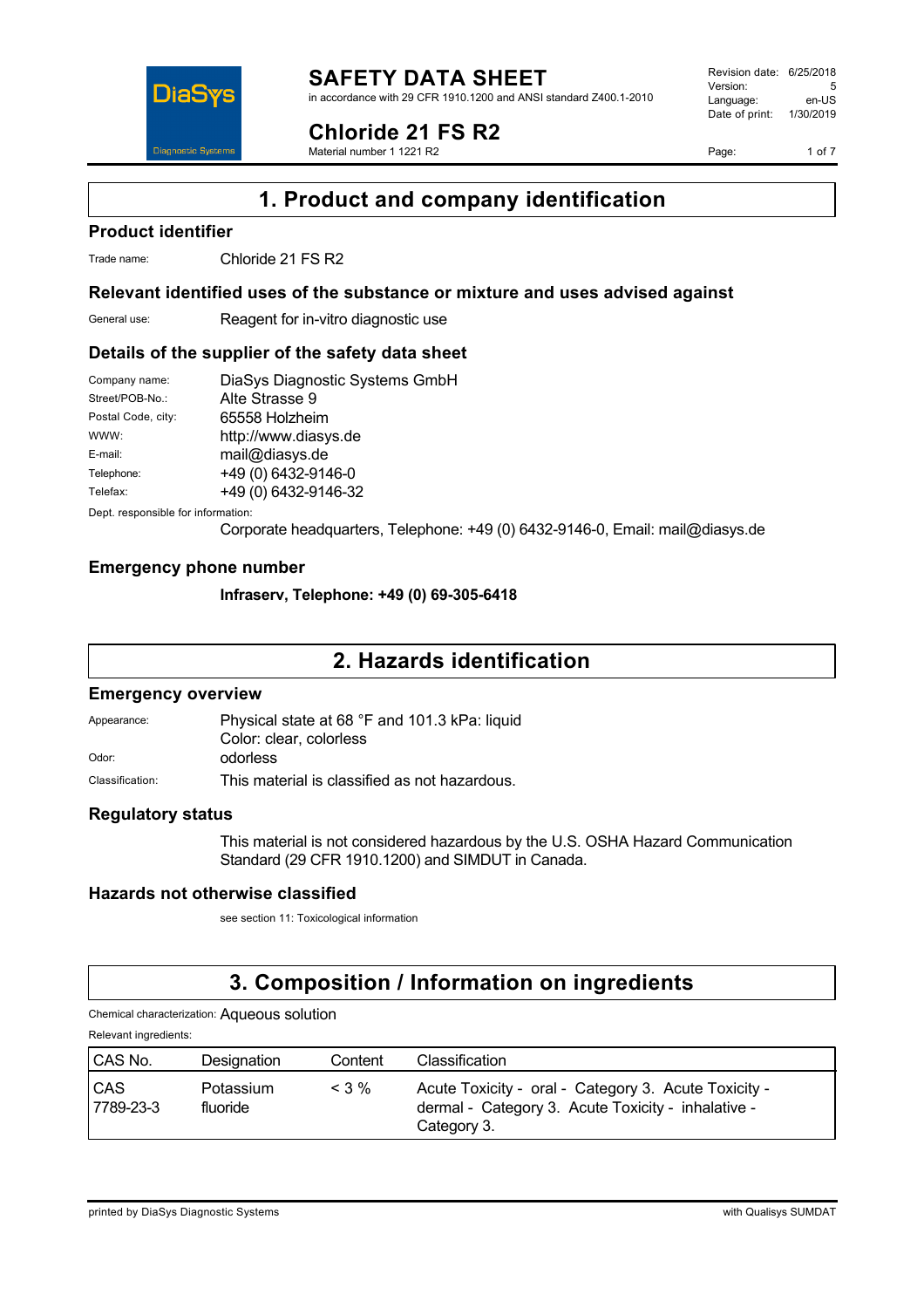

## **SAFETY DATA SHEET**

in accordance with 29 CFR 1910.1200 and ANSI standard Z400.1-2010

### **Chloride 21 FS R2**

Material number 1 1221 R2

Revision date: 6/25/2018 Version: 5<br>Language: en-LIS Language: Date of print: 1/30/2019

Page: 2 of 7

**4. First aid measures** General information: In all cases of doubt, or when symptoms persist, seek medical advice. In case of inhalation: Provide fresh air. Seek medical treatment in case of troubles. Following skin contact: Remove residues with soap and water. Change contaminated clothing. In case of skin reactions, consult a physician. After eye contact: Immediately flush eyes with plenty of flowing water for 10 to 15 minutes holding eyelids apart. Remove contact lenses, if present and easy to do. Continue rinsing. In case of eye irritation consult an ophthalmologist. After swallowing: Rinse mouth immediately and drink plenty of water. Never give anything by mouth to an unconscious person. Immediately get medical attention. **Most important symptoms/effects, acute and delayed** No data available

#### **Information to physician**

If swallowed or in the event of vomiting, risk of entering the lungs. Treat symptomatically.

## **5. Fire fighting measures**

Flash point/flash point range:

not combustible

Auto-ignition temperature: No data available

Suitable extinguishing media:

Use extinguishing material as appropriate for the surrounding area.

#### **Specific hazards arising from the chemical**

|                         | Not combustible.                                                                                         |
|-------------------------|----------------------------------------------------------------------------------------------------------|
|                         | Fires in the immediate vicinity may cause the development of dangerous vapors.                           |
|                         | In case of fire may be liberated: hydrogen fluoride.                                                     |
|                         | Protective equipment and precautions for firefighters:                                                   |
|                         | Wear a self-contained breathing apparatus and chemical protective clothing.                              |
| Additional information: | Do not allow fire water to penetrate into surface or ground water.<br>Use a water fog to control vapors. |

| Personal precautions:      | Avoid contact with the substance. Provide adequate ventilation. Wear appropriate<br>protective equipment.                  |
|----------------------------|----------------------------------------------------------------------------------------------------------------------------|
| Environmental precautions: |                                                                                                                            |
|                            | Do not allow to penetrate into soil, waterbodies or drains.                                                                |
| Methods for clean-up:      | Absorb with liquid-binding material (e.g. sand, diatomaceous earth, acid- or universal<br>binding agents). Final cleaning. |

## **7. Handling and storage**

#### **Handling**

Advices on safe handling: Provide adequate ventilation, and local exhaust as needed. Do not breathe vapor or spray. Avoid contact with skin and eyes. Wash hands thoroughly after handling.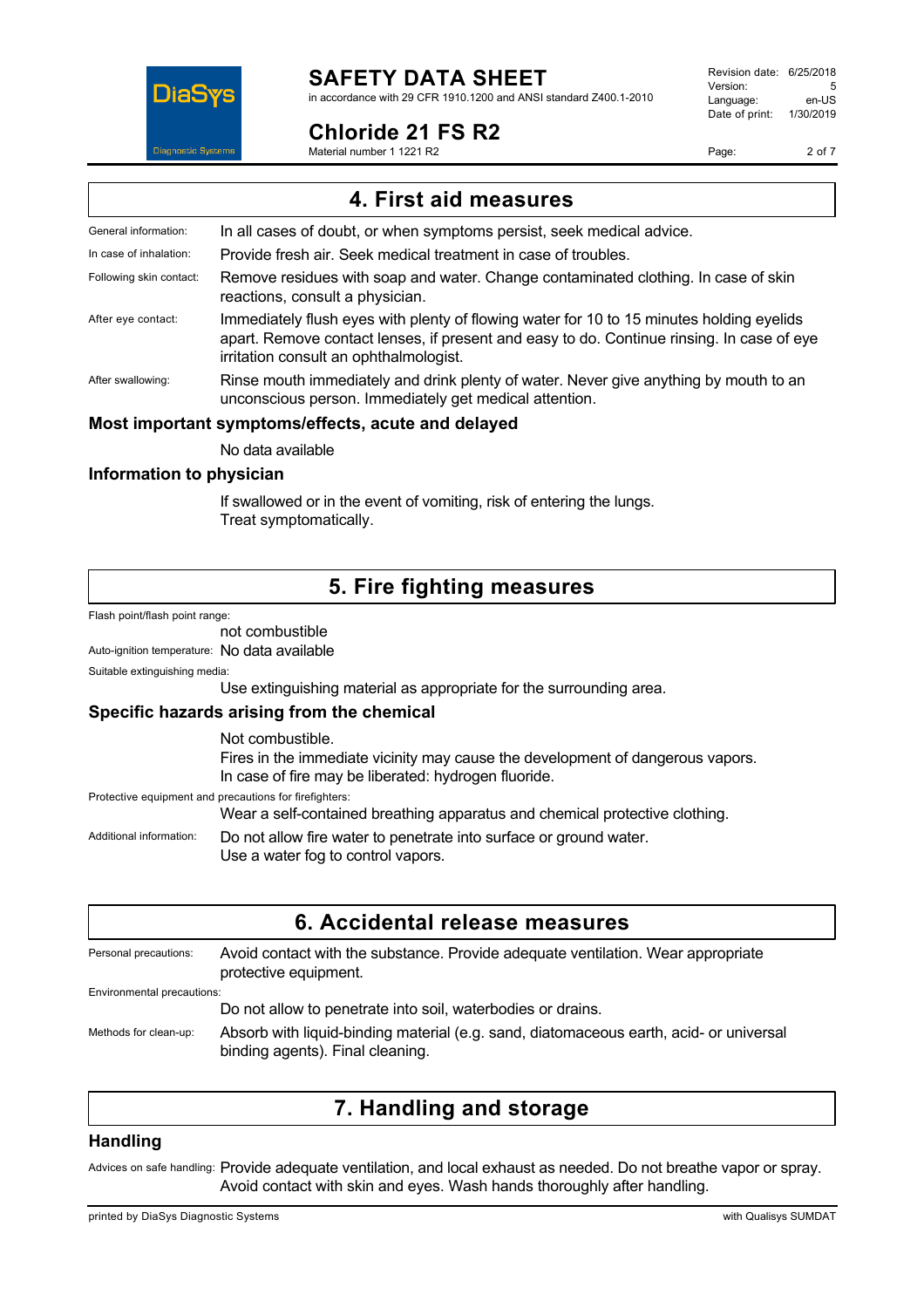

## **Chloride 21 FS R2**

Material number 1 1221 R2

#### **Storage**

Requirements for storerooms and containers:

Keep container in a well-ventilated place. Keep containers tightly closed and at a temperature between 35.6 °F and 46.4 °F.

Hints on joint storage: Do not store together with acids or strong oxidizing agents.

## **8. Exposure controls / personal protection**

### **Exposure guidelines**

Occupational exposure limit values:

| CAS No. Designation | $v$ pe                                                                            | Limit value                                                                                                                              |
|---------------------|-----------------------------------------------------------------------------------|------------------------------------------------------------------------------------------------------------------------------------------|
|                     | 7789-23-3 Potassium fluoride USA: ACGIH: TWA<br>USA: NIOSH: TWA<br>USA: OSHA: TWA | 2.5 mg/m <sup>3</sup> (Fluorides, calculated as F)<br>2.5 mg/m <sup>3</sup> (calculated as F)<br>2.5 mg/m <sup>3</sup> (calculated as F) |

| Biological limit values: |  |  |
|--------------------------|--|--|
|--------------------------|--|--|

| CAS No. | Designation                     | Tvpe                                                 | Limit value                          | Parameter Sampling |                                                                |
|---------|---------------------------------|------------------------------------------------------|--------------------------------------|--------------------|----------------------------------------------------------------|
|         | 7789-23-3 Potassium<br>fluoride | USA: ACGIH-BEI,<br>blood<br>USA: ACGIH-BEI,<br>urine | $3 \text{ mg/L}$<br>$2 \text{ mg/L}$ | Fluorides          | Fluorides end of exposure or end of<br>shift<br>Prior to shift |

### **Engineering controls**

When vapors form: Withdraw by suction. See also information in chapter 7, section storage.

### **Personal protection equipment (PPE)**

| Eye/face protection             | Tightly sealed goggles according to OSHA Standard - 29 CFR: 1910.133 or ANSI<br>Z87.1-2010                                                                                                                                                                 |
|---------------------------------|------------------------------------------------------------------------------------------------------------------------------------------------------------------------------------------------------------------------------------------------------------|
| Skin protection                 | Wear suitable protective clothing.                                                                                                                                                                                                                         |
|                                 | Protective gloves according to OSHA Standard - 29 CFR: 1910.138<br>Glove material: nitrile rubber - Layer thickness: 0.11 mm.<br>Breakthrough time: >480 min.<br>Observe glove manufacturer's instructions concerning penetrability and breakthrough time. |
| Respiratory protection:         | Respiratory protection must be worn whenever the TLV (WEL) levels have been exceeded.                                                                                                                                                                      |
| General hygiene considerations: |                                                                                                                                                                                                                                                            |
|                                 | Avoid contact with skin and eyes. Do not breathe vapor or spray. Change contaminated<br>clothing. Wash hands thoroughly after handling.                                                                                                                    |

## **9. Physical and chemical properties**

### **Information on basic physical and chemical properties**

| Appearance:     | Physical state at 68 °F and 101.3 kPa: liquid<br>Color: clear. colorless |
|-----------------|--------------------------------------------------------------------------|
| Odor:           | odorless                                                                 |
| Odor threshold: | No data available                                                        |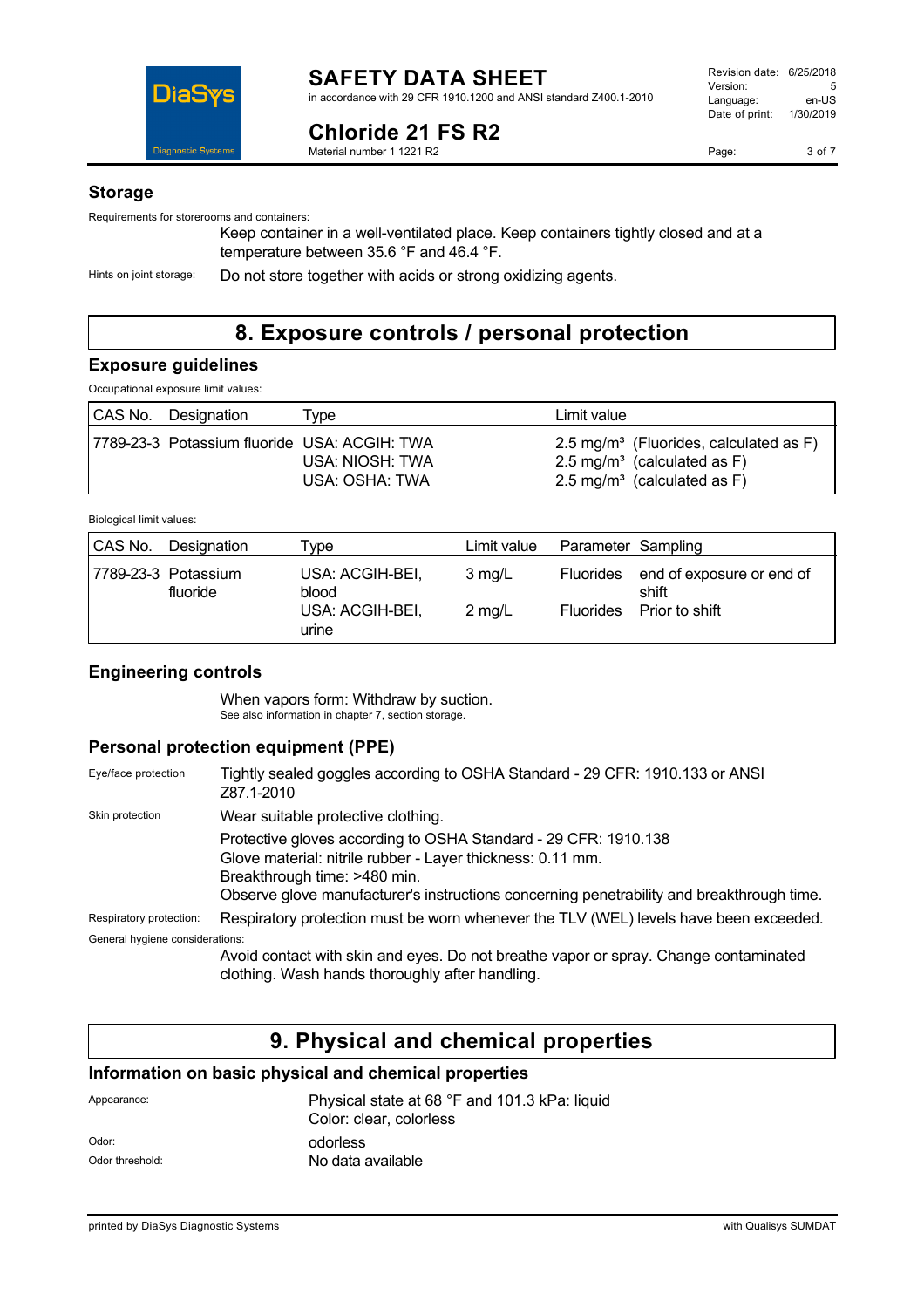

# **SAFETY DATA SHEET**

in accordance with 29 CFR 1910.1200 and ANSI standard Z400.1-2010

## **Chloride 21 FS R2**

Material number 1 1221 R2

| Revision date: 6/25/2018 |           |
|--------------------------|-----------|
| Version:                 | 5         |
| Language:                | en-US     |
| Date of print:           | 1/30/2019 |
|                          |           |

Page: 4 of 7

| pH value:                                                                                                                        | at 73.4 °F: 7.3                                                             |
|----------------------------------------------------------------------------------------------------------------------------------|-----------------------------------------------------------------------------|
| Melting point/freezing point:<br>Initial boiling point and boiling range:<br>Flash point/flash point range:<br>Evaporation rate: | No data available<br>approx. 212 °F<br>not combustible<br>No data available |
| Flammability:<br>Explosion limits:                                                                                               | No data available<br>No data available                                      |
| Vapor pressure:<br>Vapor density:<br>Density:                                                                                    | No data available<br>No data available<br>at 68 °F: 1.021 g/mL              |
| Water solubility:                                                                                                                | completely miscible                                                         |
| Partition coefficient: n-octanol/water:                                                                                          | No data available                                                           |
| Auto-ignition temperature:<br>Thermal decomposition:                                                                             | No data available<br>No data available                                      |
| Additional information:                                                                                                          | No data available                                                           |

# **10. Stability and reactivity**

| Reactivity:                                                 | No data available                                                          |
|-------------------------------------------------------------|----------------------------------------------------------------------------|
| Chemical stability:                                         | Stable under recommended storage conditions.                               |
| Possibility of hazardous reactions                          | Reacts with strong oxidizing agents, acids. Release of: hydrogen fluoride. |
| Conditions to avoid:                                        | Protect against heat /sun rays.                                            |
| Incompatible materials:                                     | Acids, strong oxidizing agents                                             |
| Hazardous decomposition products:<br>Thermal decomposition: | No decomposition when used properly.<br>No data available                  |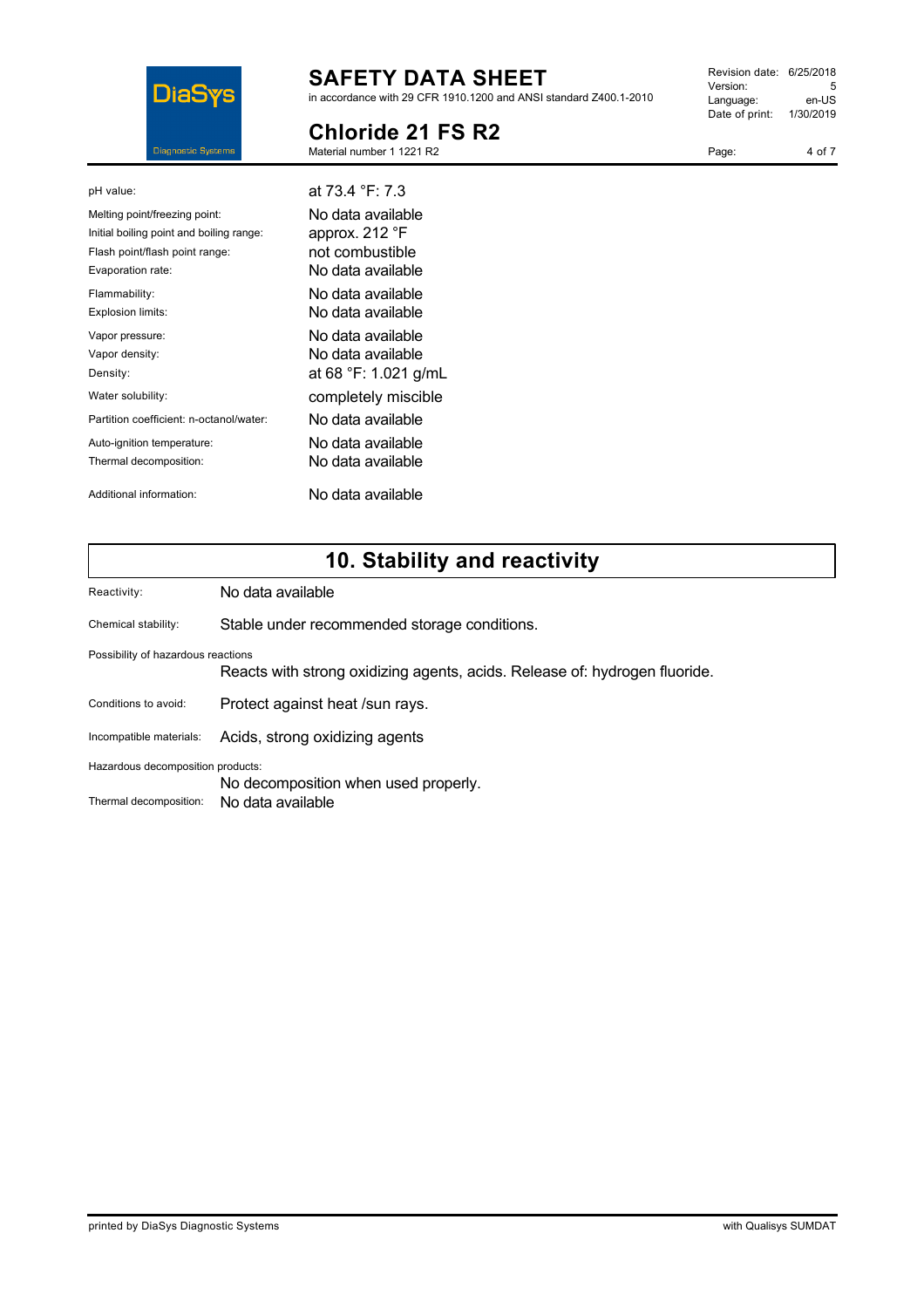

## **Chloride 21 FS R2**

Material number 1 1221 R2

Revision date: 6/25/2018 Version: 5<br>
Language: en-US Language: Date of print: 1/30/2019

Page: 5 of 7

**11. Toxicological information**

### **Toxicological tests**

| Toxicological effects: | Acute toxicity (oral): Based on available data, the classification criteria are not met. May<br>be harmful if swallowed.                                                                                                                                                 |  |  |
|------------------------|--------------------------------------------------------------------------------------------------------------------------------------------------------------------------------------------------------------------------------------------------------------------------|--|--|
|                        | Acute toxicity (dermal): Based on available data, the classification criteria are not met.<br>May be harmful in contact with skin.                                                                                                                                       |  |  |
|                        | Acute toxicity (inhalative): Based on available data, the classification criteria are not met.<br>May be harmful if inhaled.                                                                                                                                             |  |  |
|                        | Skin corrosion/irritation: Lack of data.                                                                                                                                                                                                                                 |  |  |
|                        | Serious eye damage/irritation: Lack of data.                                                                                                                                                                                                                             |  |  |
|                        | Sensitisation to the respiratory tract: Lack of data.                                                                                                                                                                                                                    |  |  |
|                        | Skin sensitisation: Lack of data.                                                                                                                                                                                                                                        |  |  |
|                        | Germ cell mutagenicity/Genotoxicity: Lack of data.                                                                                                                                                                                                                       |  |  |
|                        | Carcinogenicity: Lack of data.                                                                                                                                                                                                                                           |  |  |
|                        | Reproductive toxicity: Lack of data.                                                                                                                                                                                                                                     |  |  |
|                        | Effects on or via lactation: Lack of data.                                                                                                                                                                                                                               |  |  |
|                        | Specific target organ toxicity (single exposure): Lack of data.                                                                                                                                                                                                          |  |  |
|                        | Specific target organ toxicity (repeated exposure): Lack of data.                                                                                                                                                                                                        |  |  |
|                        | Aspiration hazard: Lack of data.                                                                                                                                                                                                                                         |  |  |
| Other information:     | Information about potassium fluoride<br>LD50 Rat, oral: 148.5 mg/kg                                                                                                                                                                                                      |  |  |
|                        | After resorption: unconsciousness, cardiac arrhythmias, apnea, shock.<br>At long term exposure bone marrow damage.                                                                                                                                                       |  |  |
|                        | The following applies to soluble inorganic fluoride in general: irritant up to corrosive.<br>Systemic effects: decrease of the blood-calcium-concentration, spasms, agitation,<br>cardiovascular disorders, CNS disorders.<br>Mutagenicity mammalian cell test: positive |  |  |

## **12. Ecological information**

#### **Ecotoxicity**

| Aquatic toxicity: | Information about potassium fluoride                       |
|-------------------|------------------------------------------------------------|
|                   | Fish toxicity: $LCS0 > 2.3$ mg/L                           |
|                   | Protozoa Acute toxicity: EC5 Entosiphon sulcatum: 101 mg/L |

### **Mobility in soil**

No data available

### **Persistence and degradability**

Further details: Methods for the determination of biodegradability are not applicable to inorganic substances.

### **Additional ecological information**

General information: Do not allow to penetrate into soil, waterbodies or drains.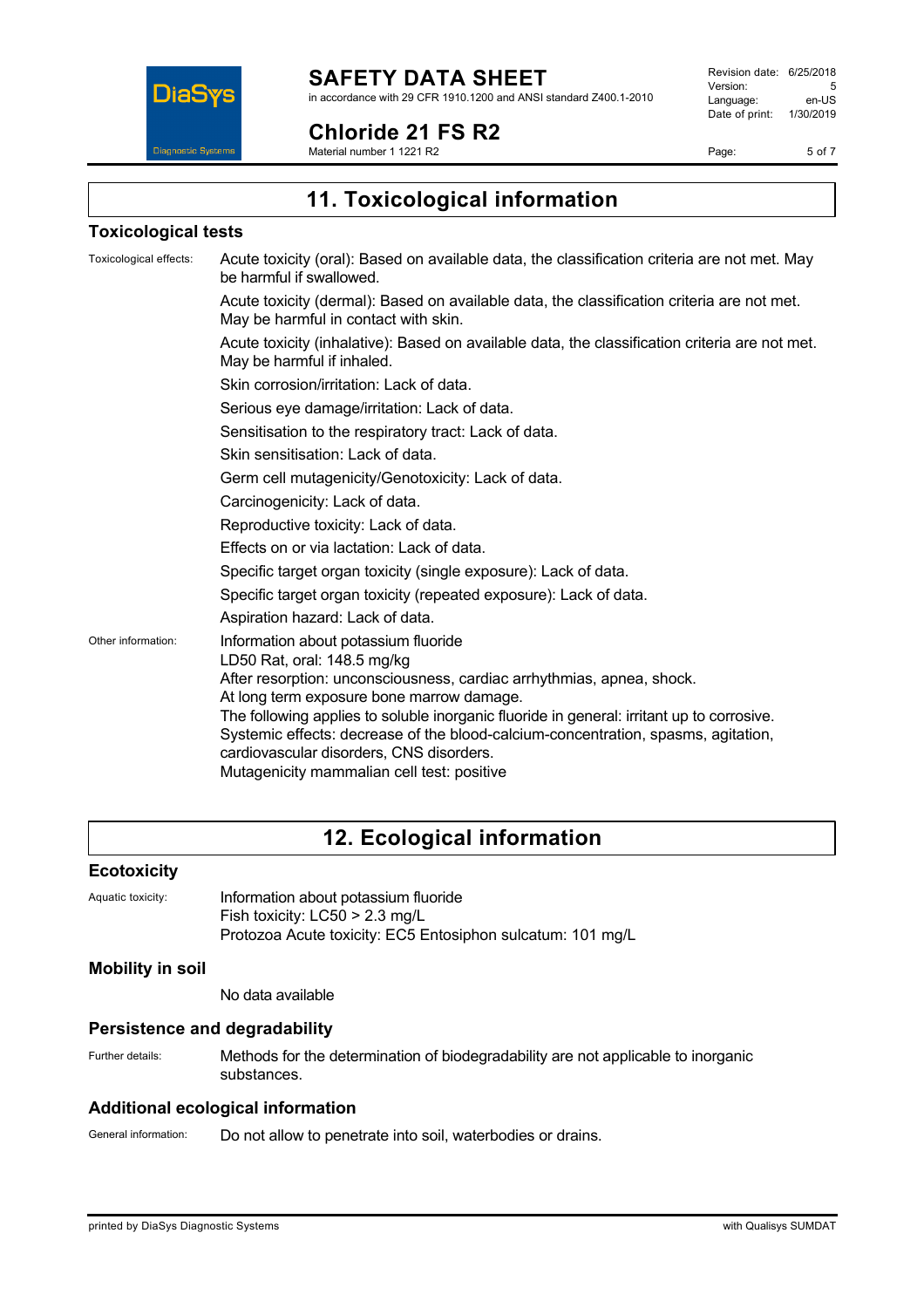

#### **SAFETY DATA SHEET** in accordance with 29 CFR 1910.1200 and ANSI standard Z400.1-2010

**Chloride 21 FS R2**

Material number 1 1221 R2

Revision date: 6/25/2018 Version: 5<br>Language: en-LIS Language: Date of print: 1/30/2019

Page: 6 of 7

**13. Disposal considerations**

#### **Product**

Recommendation: Special waste. Dispose of waste according to applicable legislation.

#### **Contaminated packaging**

Recommendation: Dispose of waste according to applicable legislation. Non-contaminated packages may be recycled.

## **14. Transport information**

#### **USA: Department of Transportation (DOT)**

Proper shipping name: No dangerous good in sense of this transport regulation.

#### **Sea transport (IMDG)**

Proper shipping name: Not restricted Marine pollutant: now no

#### **Air transport (IATA)**

Proper shipping name: Not restricted

#### **Further information**

No dangerous good in sense of these transport regulations.

## **15. Regulatory information**

#### **National regulations - U.S. Federal Regulations**

Potassium fluoride: TSCA Inventory: listed TSCA HPVC: not listed

### **National regulations - Great Britain**

Hazchem-Code:

|                                                 | <b>16. Other information</b>                                                                                                                                                                                                                                 |                                                                |                               |
|-------------------------------------------------|--------------------------------------------------------------------------------------------------------------------------------------------------------------------------------------------------------------------------------------------------------------|----------------------------------------------------------------|-------------------------------|
| Hazard rating systems:<br>0<br>$\boldsymbol{0}$ | NFPA Hazard Rating:<br>Health: 1 (Slight)<br>Fire: 0 (Minimal)<br>Reactivity: 0 (Minimal)<br>HMIS Version III Rating:<br>Health: 1 (Slight)<br>Flammability: 0 (Minimal)<br>Physical Hazard: 0 (Minimal)<br>Personal Protection: X = Consult your supervisor | <b>HEALTH</b><br><b>FLAMMABILITY</b><br><b>PHYSICAL HAZARD</b> | $\pmb{0}$<br>$\mathbf 0$<br>x |
| Reason of change:<br>Date of first version:     | General revision<br>9/16/2011                                                                                                                                                                                                                                |                                                                |                               |
| Donartmont iccuing data choot                   |                                                                                                                                                                                                                                                              |                                                                |                               |

#### **Department issuing data sheet**

Contact person: see section 1: Dept. responsible for information